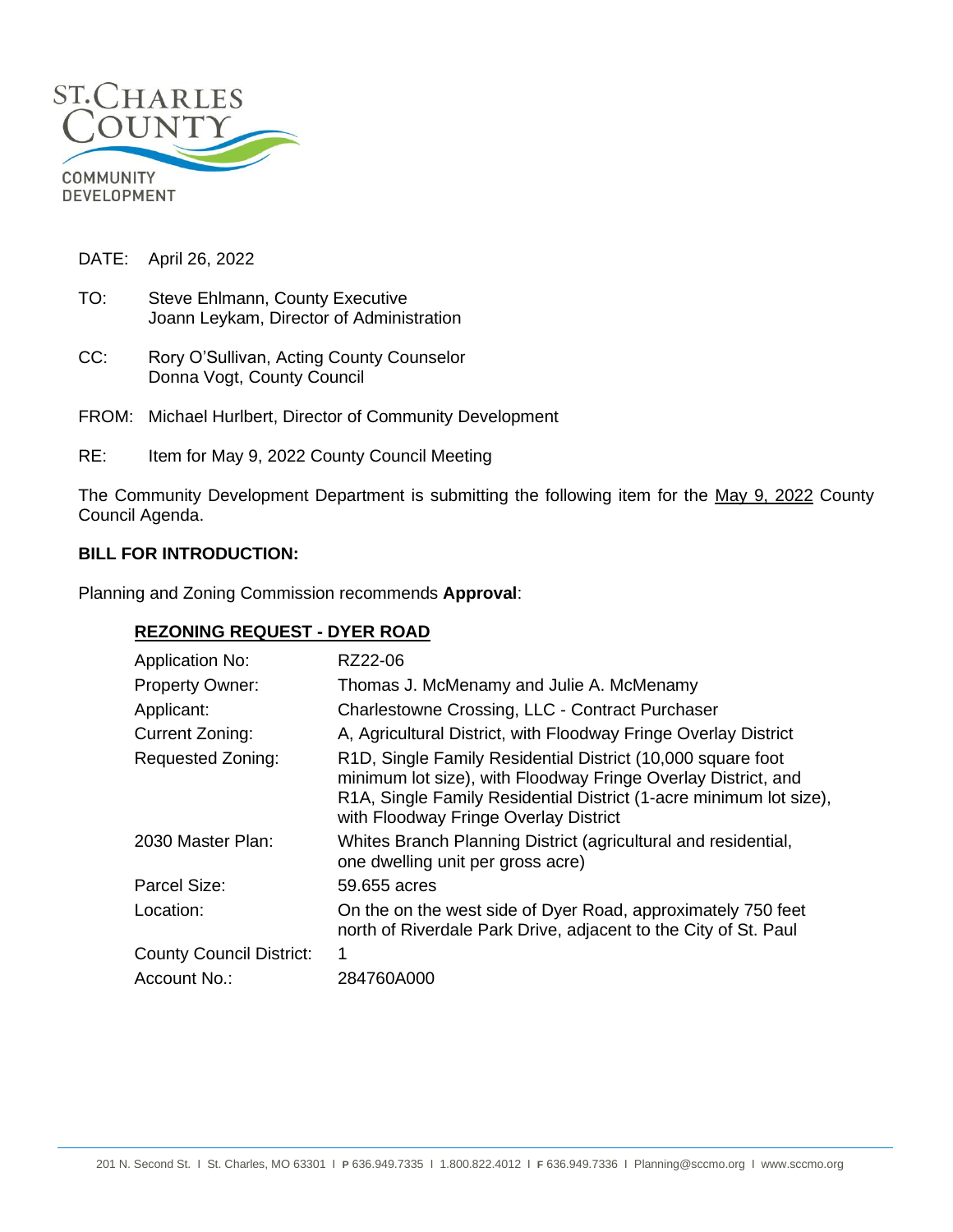#### **EXHIBIT B** AMENDING THE ZONING DISTRICT MAP OF SAINT CHARLES COUNTY MISSOURI

# Application RZ22-06

# **REZONING REQUEST - DYER ROAD**

| Application No:                 | RZ22-06                                                                                                                                                                                                                                            |
|---------------------------------|----------------------------------------------------------------------------------------------------------------------------------------------------------------------------------------------------------------------------------------------------|
| <b>Property Owner:</b>          | Thomas J. McMenamy and Julie A. McMenamy                                                                                                                                                                                                           |
| Applicant:                      | Charlestowne Crossing, LLC - Contract Purchaser                                                                                                                                                                                                    |
| Current Zoning:                 | A, Agricultural District, with Floodway Fringe Overlay District                                                                                                                                                                                    |
| Requested Zoning:               | R1D, Single Family Residential District (10,000 square foot minimum lot<br>size), with Floodway Fringe Overlay District, and R1A, Single Family<br>Residential District (1-acre minimum lot size), with Floodway Fringe<br><b>Overlay District</b> |
| 2030 Master Plan:               | Whites Branch Planning District (agricultural and residential, one dwelling unit<br>per gross acre)                                                                                                                                                |
| Parcel Size:                    | 59.655 acres                                                                                                                                                                                                                                       |
| Location:                       | On the on the west side of Dyer Road, approximately 750 feet north of<br>Riverdale Park Drive, adjacent to the City of St. Paul                                                                                                                    |
| <b>County Council District:</b> | 1                                                                                                                                                                                                                                                  |
| Account No.:                    | 284760A000                                                                                                                                                                                                                                         |

#### **CONTENTS:**

- ➢ Synopsis
- ➢ Staff Recommendation
- ➢ Photo(s) of Site
- ➢ Aerial Photo
- ➢ Surrounding Zoning Map
- ➢ 2030 Land Use Map
- ➢ Notification Area Map
- ➢ The Grove at Riverdale Concept Plan
- ➢ Legal Descriptions for R1A and R1D Tracts
- ➢ Letters received
	- ♦ Letter regarding water service City of St. Paul
	- Email from Councilman Joe Cronin
	- ⧫ Opposition Nicholas Banks
	- ◆ Opposition Steven and Rose House
	- ⧫ Opposition Rose House
	- ⧫ Opposition Neil McNeill
	- ⧫ Opposition Cheryl McNeill
	- ⧫ Opposition Carol and Timothy Wilmes
	- ⧫ Opposition Judy Morehouse
	- ⧫ Opposition Thomas Wehde
	- ⧫ Opposition Jesse and Terri Bauer
	- ⧫ Opposition Mary Dyer
	- ◆ Opposition Dawn Jozwiak
	- ⧫ Opposition Scott Dyer
	- ◆ Opposition Chris Schroer
- ➢ Planning and Zoning Commission minutes from the April 20, 2022 meeting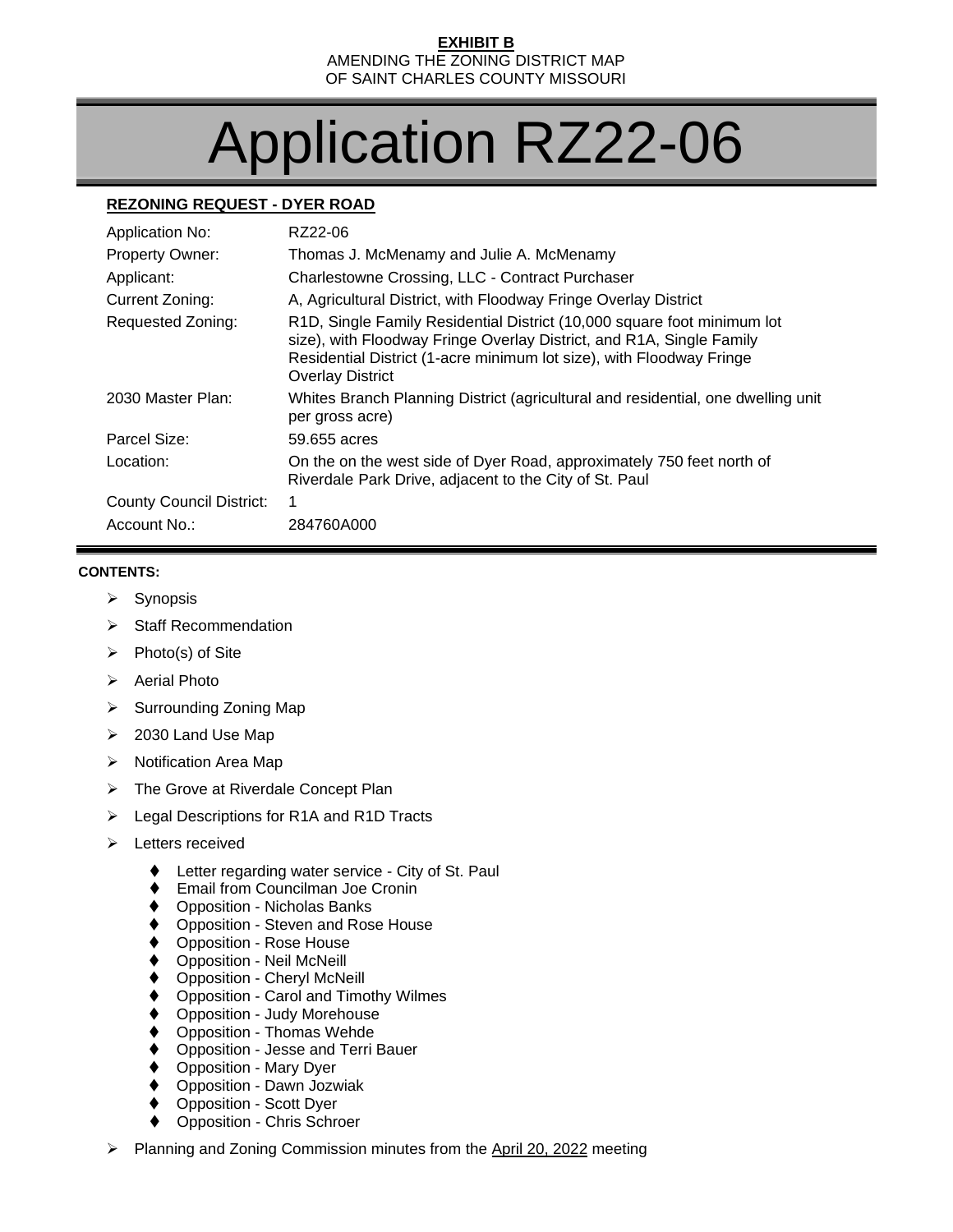

 **Planning and Zoning Division**

201 North Second St. - Room 420 St. Charles, MO 63301 **P** 636-949-7335 I 1-800-822-4012 **F** 636-949-1815 I Planning@sccmo.org www.sccmo.org

April 26, 2022

This communication summarizes the following bill to be introduced at the May 9, 2022 County Council meeting:

## **REZONING REQUEST - DYER ROAD**

| <b>Application No:</b>          | RZ22-06                                                                                                                                                                                                           |
|---------------------------------|-------------------------------------------------------------------------------------------------------------------------------------------------------------------------------------------------------------------|
| <b>Property Owner:</b>          | Thomas J. McMenamy and Julie A. McMenamy                                                                                                                                                                          |
| Applicant:                      | Charlestowne Crossing, LLC - Contract Purchaser                                                                                                                                                                   |
| Current Zoning:                 | A, Agricultural District, with Floodway Fringe Overlay District                                                                                                                                                   |
| Requested Zoning:               | R <sub>1</sub> D, Single Family Residential District (10,000 square foot<br>minimum lot size), and<br>R1A, Single Family Residential District (1-acre minimum lot size),<br>with Floodway Fringe Overlay District |
| 2030 Master Plan:               | Whites Branch Planning District (agricultural and residential,<br>one dwelling unit per gross acre)                                                                                                               |
| Parcel Size:                    | 59.655 acres                                                                                                                                                                                                      |
| Location:                       | On the on the west side of Dyer Road, approximately 750 feet<br>north of Riverdale Park Drive, adjacent to the City of St. Paul                                                                                   |
| <b>County Council District:</b> |                                                                                                                                                                                                                   |
| Account No.:                    | 284760A000                                                                                                                                                                                                        |

Approval of this bill would amend the St. Charles County Zoning Map for a 59.90-acre tract of land from on the west side of Dyer Road, and adjoining Riverdale Subdivision in the City of St. Paul, from A, Agricultural District, with Floodway Fringe Overlay District to R1D, Single Family Residential District (41.749 acres), and R1A, Single Family Residential District (17.906 acres), with Floodway Fringe Overlay District. The applicant intends to construct a single-family residential subdivision with 102 lots.

Parcels of land to the west, north, and east is used as cultivated farmland except for a series of three-acre and five-acre residential parcels along the west side of Dyer Road. To the south, the subject parcel adjoins Riverdale Subdivision in the City of St. Paul with lots ranging in size from 0.19 to 0.49 acres. In accordance with the attached concept plan, the intent is to develop a single-family residential subdivision with one-acre lots along the northern and western borders. The applicant's attorney proposed at the April 20<sup>th</sup> public hearing to voluntarily deed restrict the parcel to no more than 102 lots and with one-acre zoning along the northern and western property boundaries.

In terms of utilities, this parcel is presently located adjacent to but just outside the boundaries of both water of public sewer service areas. However, the City of St. Paul has submitted a letter to the County indicating that the City would extend public water to serve the proposed subdivision. Also, a sanitary sewer line terminates on the southern property line which leads to an MBR (membrane bioreactor) plant within common ground of the adjoining Riverdale Subdivision.

St. Charles County's 2030 Master Plan designates the subject 60-acre parcel within the Whites Branch Planning District which the Future Land Use Plan depicts as future agricultural land uses; however, residential development within this Planning District could be considered provided that such development has appropriate urban services, is designed and arranged in a manner that clusters development providing open space (not including developments consisting of 3-acre parcels), and development densities do not exceed one dwelling unit per gross acre." The proposed development would have an overall gross density of about 1.7 dwellings per acre.

The Planning and Zoning Commission held a public hearing on April 20, 2022 and received the following input:

| Speakers:        | 2 Support | 1 Opposed  | 1 Concerns |
|------------------|-----------|------------|------------|
| Letters on file: | 0 Support | 13 Opposed | 0 Concerns |

Agency Letters on file: 1 (letter regarding water service from the City of St. Paul)

Having conducted the public hearing, the Planning & Zoning Commission voted as follows:

9 Approval 0 Denial 0 Abstentions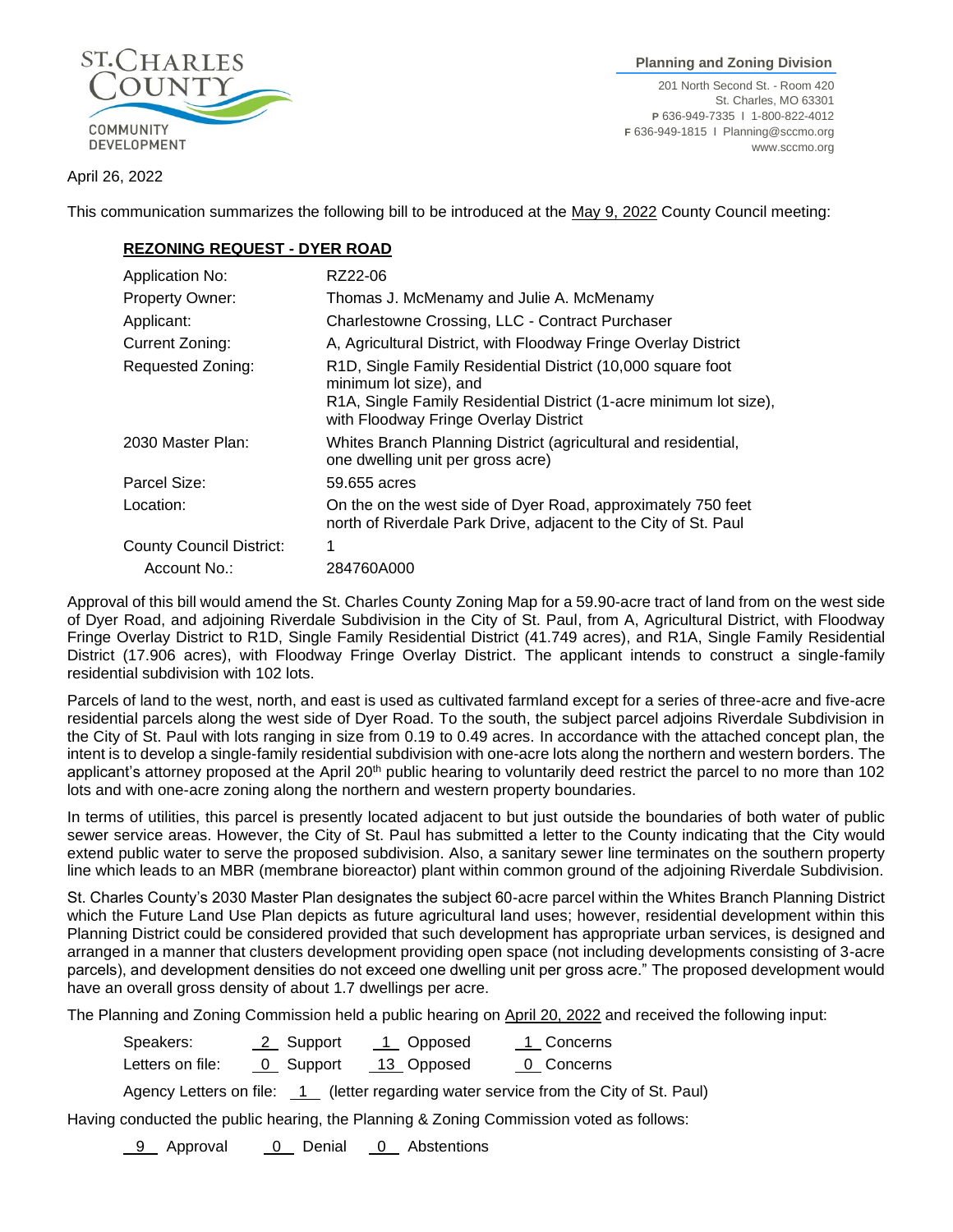### **Recommendation**:

The Planning and Zoning Commission recommends that the County Council approve this rezoning request.

County staff concurs with this recommendation.

Sincerely,

Robert a Wyen

Robert Myers, AICP Director of Planning & Zoning

cc: Steve Ehlmann, County Executive Joann Leykam, Director of Administration Rory O'Sullivan, Acting County Counselor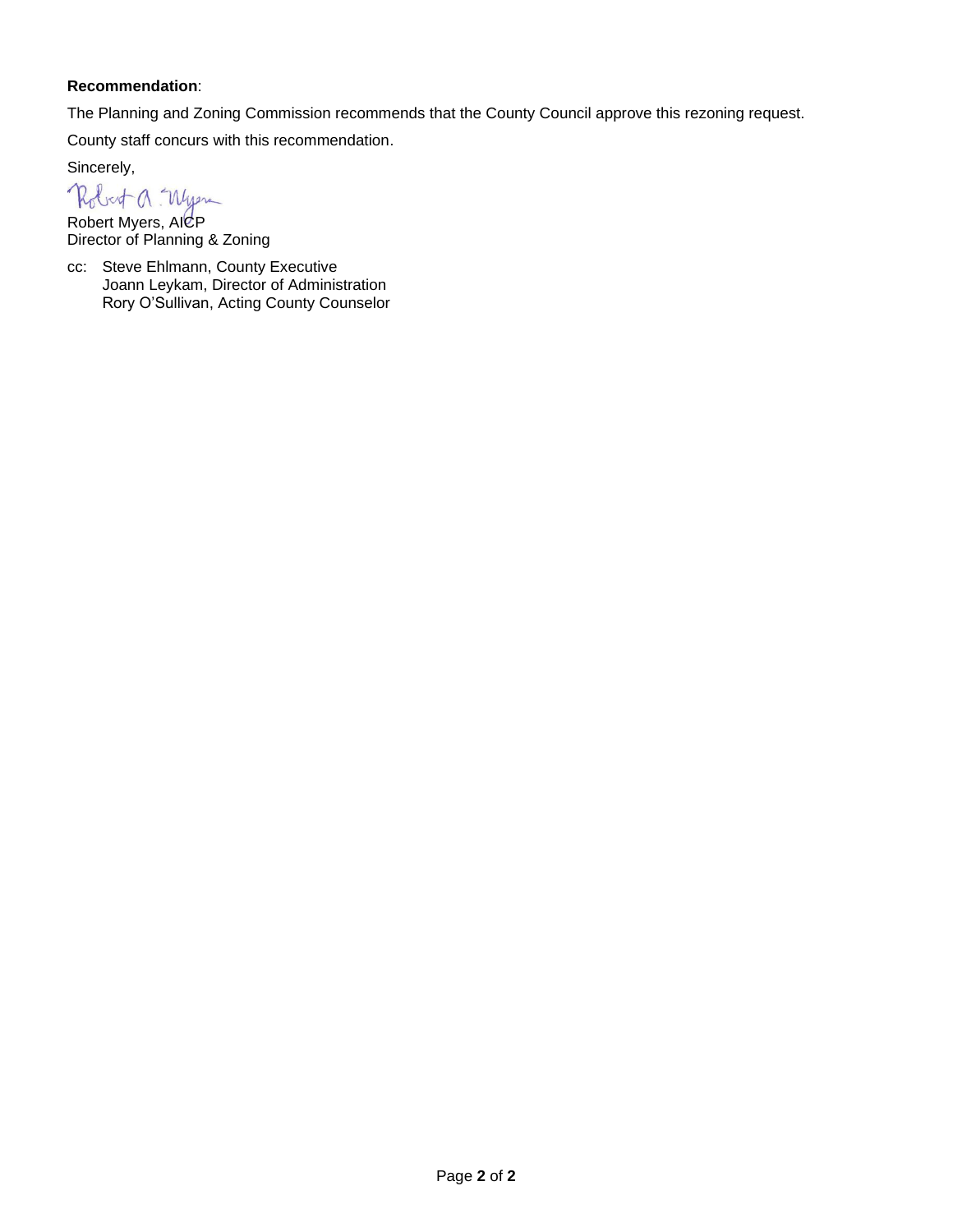# **STAFF RECOMMENDATION**

**To:** County Planning & Zoning Commission **Prepared by:** Robert Myers, AICP **Application No.: RZ22-06 <b>Date:** April 14, 2022

# **BACKGROUND:**

| <b>Property Owner:</b>   | Thomas J. McMenamy and Julie A. McMenamy                                                                                                                                                                      |  |
|--------------------------|---------------------------------------------------------------------------------------------------------------------------------------------------------------------------------------------------------------|--|
| Applicant:               | Charlestowne Crossing, LLC, contract purchaser                                                                                                                                                                |  |
| <b>Requested Action:</b> | Amend the Zoning Map from A, Agricultural District (5-acre minimum lot<br>size) with Floodway Fringe Overlay District to:                                                                                     |  |
|                          | (1) R1A, Single-Family Residential District (one acre minimum lot size)<br>with Floodway Fringe Overlay District; and<br>(2) R1D, Single Family Residential District (10,000 square foot<br>minimum lot size) |  |
| Rezoning area:           | 59.655 acres                                                                                                                                                                                                  |  |
| Location:                | West side of Dyer Road, approximately 750 feet north of Riverdale<br>Park Drive; adjacent to the City of St. Paul                                                                                             |  |
| <b>Current Land Use:</b> | Agricultural (cultivation)                                                                                                                                                                                    |  |
| Adjacent Land Llee       |                                                                                                                                                                                                               |  |

Adjacent Land Use and Zoning:

| <b>Direction</b> | Zoning                                                                    | <b>Land Use</b>                                                  |
|------------------|---------------------------------------------------------------------------|------------------------------------------------------------------|
| <b>North</b>     | A, Agricultural District                                                  | <b>Single Family Residences</b><br>and cultivated farm field     |
| South            | <b>Residential District;</b><br>(City of St. Paul)                        | Single-Family Residential<br>(Riverdale Subdivision)             |
| East             | A, Agricultural District                                                  | <b>Single Family Residence</b><br>and Agricultural (cultivation) |
| West             | A, Agricultural with<br><b>Floodway Fringe</b><br><b>Overlay District</b> | <b>Single Family Residence</b><br>and Agricultural (cultivation) |

| 2030 Master Plan:       | Whites Branch Planning District (agricultural land uses except where<br>sanitary sewer service should become available in which case one<br>dwelling per acre) |
|-------------------------|----------------------------------------------------------------------------------------------------------------------------------------------------------------|
| <b>Public Services:</b> | County Council District 1 - Joe Cronin<br>School District - Fort Zumwalt School District<br>Fire District – O'Fallon Fire Protection District                  |
| Utilities:              | Water – City of St. Paul<br>Sewer – Duckett Creek Sanitary Sewer District (MBR plant)                                                                          |
| Parcel Account No.:     | 284760A000                                                                                                                                                     |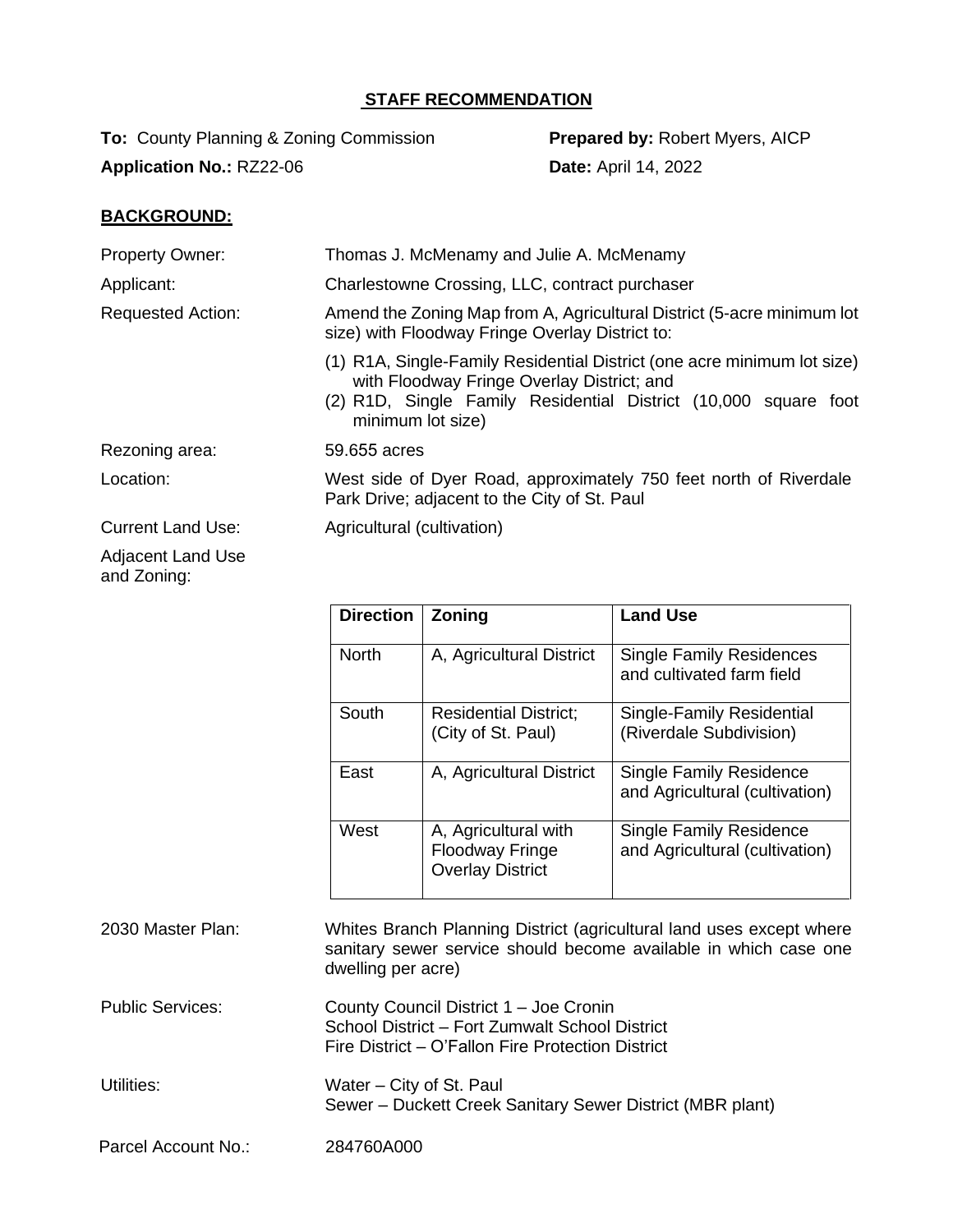This Zoning Map amendment request pertains to a 60-acre parcel located on the west side of Dyer Road and adjoining Riverdale Subdivision in the City of St. Paul. The applicant, Charlestowne Crossing, LLC, proposes to rezone the northern and western borders of the parcel to R1A, Single Family Residential District (minimum one acre lot size), and the remainder of the parcel to R1D, Single Family Residential District (minimum 10,000 square foot lot size).

Parcels of land to the west, north, and east are primarily large, cultivated farm parcels except for a series of adioining three-acre and five-acre residential parcels along the west side of Dyer Road. To the south, the subject parcel adjoins Riverdale Subdivision in the City of St. Paul with lots ranging in size from 0.19 to 0.49 acres and was approved by the City as a Planned Unit Development.

In accordance with the attached concept plan, the intent is to develop a single-family residential subdivision with one-acre lots along the northern and western borders. According to the applicant:

"The entire parcel subject to this application is legally described on Exhibit A. However, the property for which R1-A zoning is requested which is described on the attached Exhibit B shall be subjected to a restriction limiting the minimum lot size to no less than one acre (43,560 sq. ft.) and the property for which R1-D zoning is requested which is described on Exhibit C shall be subjected to a restriction limiting the number of lots in this property to no more than 86 lots with a minimum lot size of 11,500 square feet. The proposed form of restriction is attached as Exhibit D. The projected density will be low density of less than 2 units per acre."

In terms of utilities, this parcel is presently located adjacent to but just outside the boundaries of both water of public sewer service areas. However, the City of St. Paul has submitted a letter to the County indicating that they would extend public water to serve the proposed subdivision. Also, a sanitary sewer line terminates on the southern property line which leads to an MBR (membrane bioreactor) plant within common ground of the adjoining Riverdale Subdivision. MBR plants use a membrane to filter solid materials which results in a clarified and disinfected effluent. County staff understands that Duckett Creek Sanitary Sewer District is in the process of expanding the capacity of this MBR plant sufficiently to serve this subdivision.

# **Analysis**

St. Charles County's 2030 Master Plan designates the subject 60-acre parcel within the Whites Branch Planning District, consisting of approximately 7,600 acres north of St. Paul, west of Highway 79, and south of the Cuivre River. Within the White Branch Planning District, the Future Land Use Plan depicts a general agricultural future land use for the area given its limited roads and no plans for construction of a traditional, gravity-fed sewage treatment plant. However:

"Residential development within this planning district could be considered provided that such development has appropriate urban services, is designed and arranged in a manner that clusters development providing open space (not including developments consisting of 3-acre parcels), and development densities do not exceed one dwelling unit per gross acre." (Page 8.6 of the 2030 Master Plan)

Presumably, the above-referenced provision for one dwelling unit per gross acre was included within the County's 2030 Master Plan to reflect the land use policies of the adjoining City of St. Paul which allows one-acre (R1B) residential lots and three-acre (R1A) residential lots depending in part on the availability of sanitary sewer service.